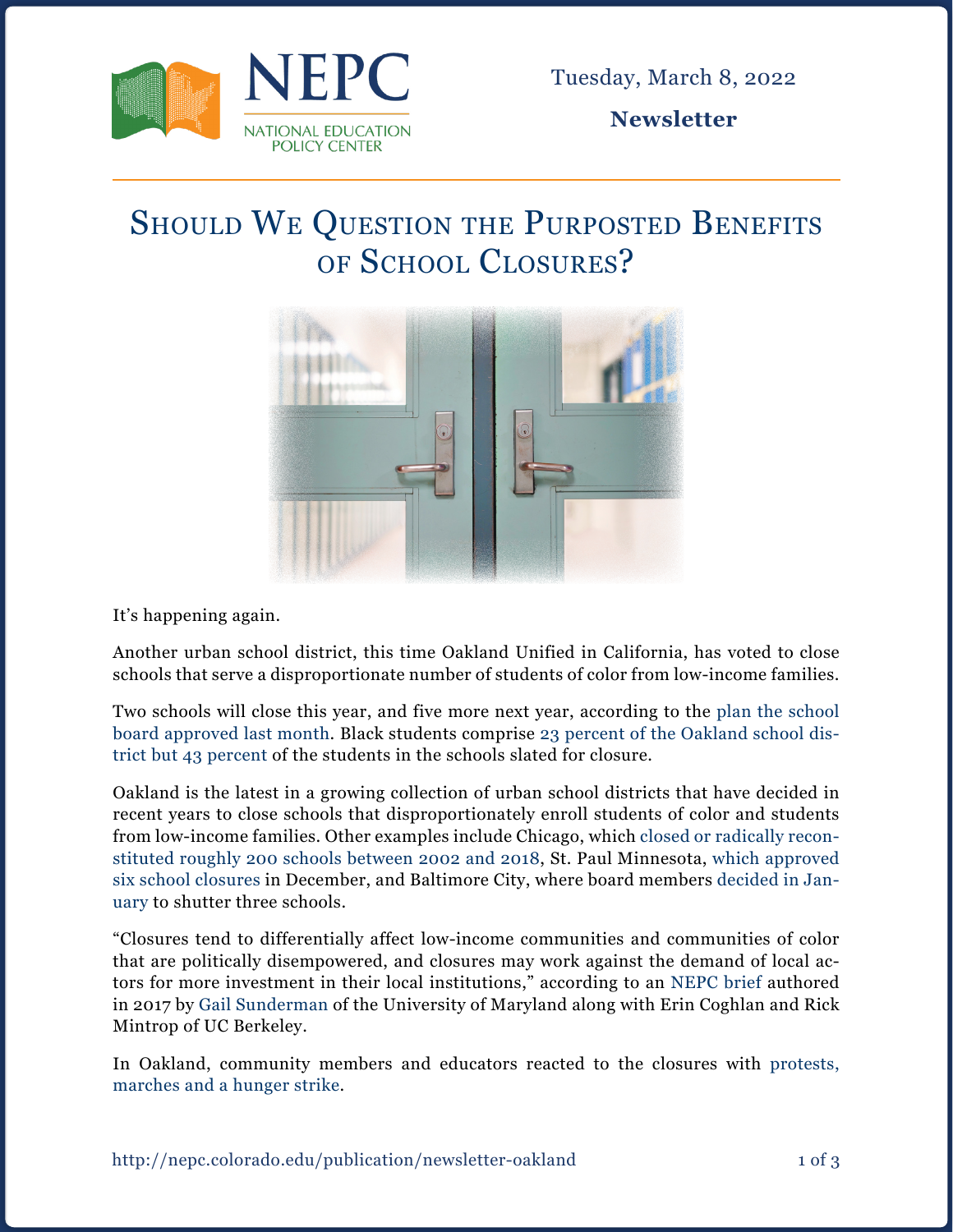When urban school boards close campuses, they typically cite the schools' poor academic performance or to the need to save money by shuttering buildings that are under enrolled.

Yet it's unclear that closures serve either goal.

In their policy brief, Sunderman, Coghlan, and Mintrop find limited evidence that student achievement improves as a result of school closures designed to improve academic performance.

"[S]chool closures as a strategy for remedying student achievement in low-performing schools is a high-risk/low-gain strategy that fails to hold promise with respect to either student achievement or non-cognitive well-being," they wrote.

It causes political conflict and incurs hidden costs for both districts and local communities, especially low-income communities of color that are differentially affected by school closings. It stands to reason that in many instances, students, parents, local communities, district and state policymakers may be better off investing in persistently low-performing schools rather than closing them.

Similarly, NEPC Fellow Ben Kirshner and his CU Boulder colleagues Matt Gaertner and Kristen Pozzoboni found several harms for the high school closure they closely studied. Writing in the journal, *[Educational Evaluation and Policy Analysis](https://journals.sagepub.com/doi/full/10.3102/0162373710376823)*, they identified declines in the displaced students' academic performance after transferring to their new schools, and they found that these students had difficulty adjusting to their new schools after their old relationships were disrupted.

The Oakland closures have mainly been justified as saving money by closing under enrolled schools that can't take advantage of the economies of scale available to larger schools. Similar arguments were made in Baltimore and St. Paul.

Several trends have exacerbated these enrollment challenges in urban districts, including [a](https://www.washingtonpost.com/news/answer-sheet/wp/2014/06/09/how-much-bill-gatess-disappointing-small-schools-effort-really-cost/) [now-abandoned Gates Foundation-funded push](https://www.washingtonpost.com/news/answer-sheet/wp/2014/06/09/how-much-bill-gatess-disappointing-small-schools-effort-really-cost/) around the turn of the century to improve student outcomes by funding the creation of smaller schools in multiple cities, [skyrocketing](https://www.huduser.gov/portal/sites/default/files/pdf/displacementreport.pdf) [urban housing prices](https://www.huduser.gov/portal/sites/default/files/pdf/displacementreport.pdf) that have pushed families with children out of large cities, and a [long](https://www.census.gov/library/stories/2021/09/united-states-births-declined-during-the-pandemic.html#:~:text=The number of U.S. births has been declining every year,on average 0.96%25 a year.)[term trend of declining birth rates](https://www.census.gov/library/stories/2021/09/united-states-births-declined-during-the-pandemic.html#:~:text=The number of U.S. births has been declining every year,on average 0.96%25 a year.) (which was exacerbated by the coronavirus pandemic something that will be felt by schools in several years).

The pandemic also had an immediate impact on enrollment, as more parents turned to home schooling because they are concerned their children would contract COVID or infect a vulnerable loved one. The nation's public schools lost [1.3 million children, or three percent of](https://www.edweek.org/leadership/more-than-1-million-students-didnt-enroll-during-the-pandemic-will-they-come-back/2021/06#:~:text=America) [their population,](https://www.edweek.org/leadership/more-than-1-million-students-didnt-enroll-during-the-pandemic-will-they-come-back/2021/06#:~:text=America) during 2020-21. Because most school funding is allotted on a per-pupil basis, enrollment declines lead to funding declines. This causes financial challenges because declines typically occur unevenly, rather than in neat blocks. Uneven declines make it impossible for schools, for example, to reduce staffing levels by one teacher because exactly 30 fifth graders have departed. More commonly, a few students will disappear from each grade level at multiple schools, a pattern that leaves districts with the same or similar fixed expenses even as they receive less funding because they're serving fewer students.